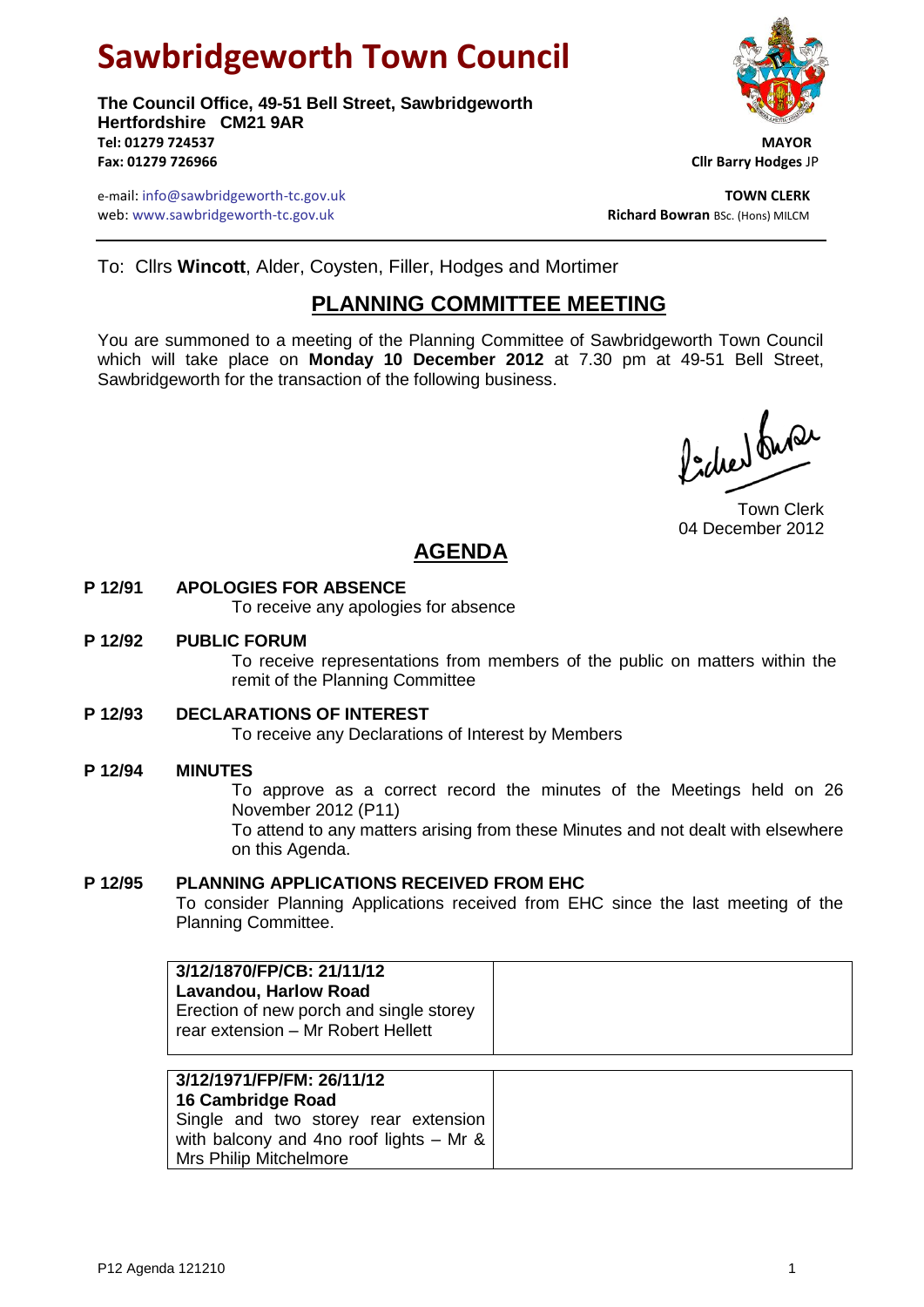#### **P 12/96 LATE PLANNING APPLICATIONS**

To deal with Planning Applications Notifications from E.H.C. (if any) following the publication of this Agenda and received before 06 December 2012.

#### **P 12/97 PLANNING DECISIONS MADE BY EHC**

To receive Planning Decisions from EHC (The Town Council's comments are shown in brackets)

# **3/12/1543/FP**

## **94 Station Road**

New 3 bed detached house and garage following **Granted** demolition of existing carport **(Objects)**

#### **3/12/1676/AD**

#### **Lloyds TSB Bank Plc, 35-37 Bell Street**

|       | 2no. non-illuminated brand logo, 1no. non- <b>Granted</b>                                              |  |  |  |
|-------|--------------------------------------------------------------------------------------------------------|--|--|--|
|       | illuminated hanging sign (fixed to existing bracket), (No Objection)                                   |  |  |  |
| signs | 2no. non-illuminated vinyl overlay external signs<br>and 1no. non-illuminated internally applied vinyl |  |  |  |

#### **3/12/1687/FP**

#### **13 Hampton Gardens** Two storey rear extension, first floor front **Granted** extension, 'hips to gables' extensions and 2 no. **(No Objection)** rear dormers

#### **3/12/1705/FP**

**Fair Green House, 17 Vantorts Road** Two storey side extension **Granted (No Objection)**

#### **3/12/1706/LB**

| <b>Fair Green House, 17 Vantorts Road</b> | Granted      |
|-------------------------------------------|--------------|
| Two storey side extension                 | (No Comment) |

#### **3/12/1808/FP**

#### **25 Rowney Gardens**

Two storey side extension, single storey front and **Granted** rear extensions and front canopy **(No Objection)**

#### **P 12/98 PLANNING APPEALS**

To receive notification and decisions from E.H.C. of Planning Appeal(s)

#### **3/12/1109/FP**

**This appeal will be determined on the basis of written representations.**

**29 The Orchards** Two storey side extension

Note: - Plans are available in the Office should any Councillor wish to inspect them prior to the meeting.